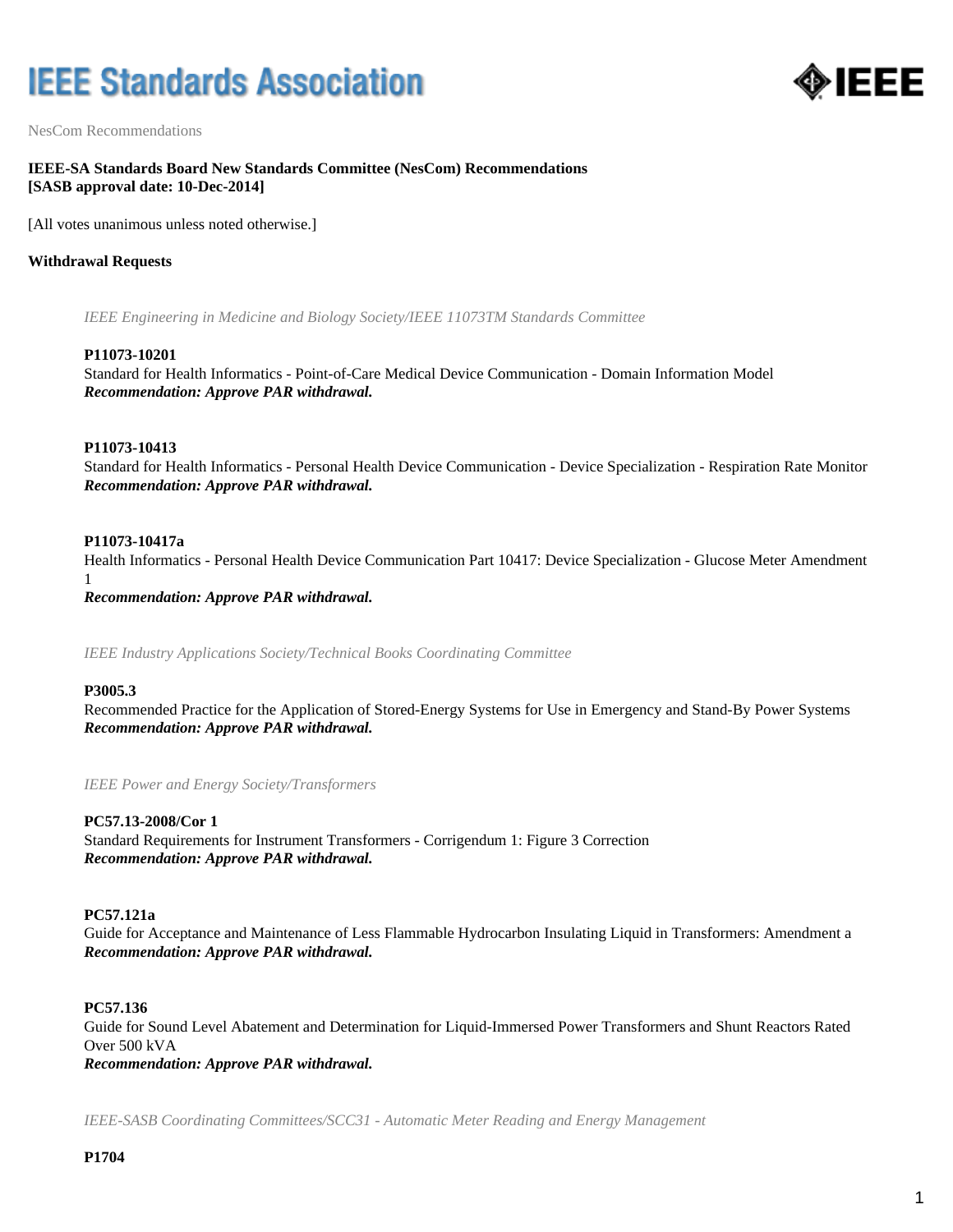Standard for Utility Industry End Device Communications Module *Recommendation: Approve PAR withdrawal.*

# **Modified PARs**

*IEEE Industry Applications Society/Technical Books Coordinating Committee*

#### **P3005.4**

Recommended Practice for Design and Operational Considerations for Improving the Reliability of Emergency and Stand-By Power Systems *Recommendation: Approve modified PAR*

*IEEE Nanotechnology Council/Standards Committee*

#### **P62659**

Standard for Large Scale Manufacturing of Nanoelectronics *Recommendation: Approve modified PAR*

*IEEE Power and Energy Society/Substations*

#### **P1402**

Guide for Physical Security of Electric Power Substations *Recommendation: Approve modified PAR*

*IEEE Power and Energy Society/Transformers*

**P60076-16** Power Transformers - Part 16: Transformers for Wind Turbine Application *Recommendation: Approve modified PAR*

**PC57.12.59** Guide for Dry-Type Transformer Through-Fault Current Duration *Recommendation: Approve modified PAR*

**PC57.153** Guide for Paralleling Regulating Transformers *Recommendation: Approve modified PAR*

#### **PC57.157**

Conducting Functional Life Tests on Switch Contacts Used in Insulating Liquid Filled Transformers *Recommendation: Approve modified PAR*

*IEEE Reliability Society/IEEE Reliability*

# **P61014**

Standard for Programmes for Reliability Growth *Recommendation: Approve modified PAR*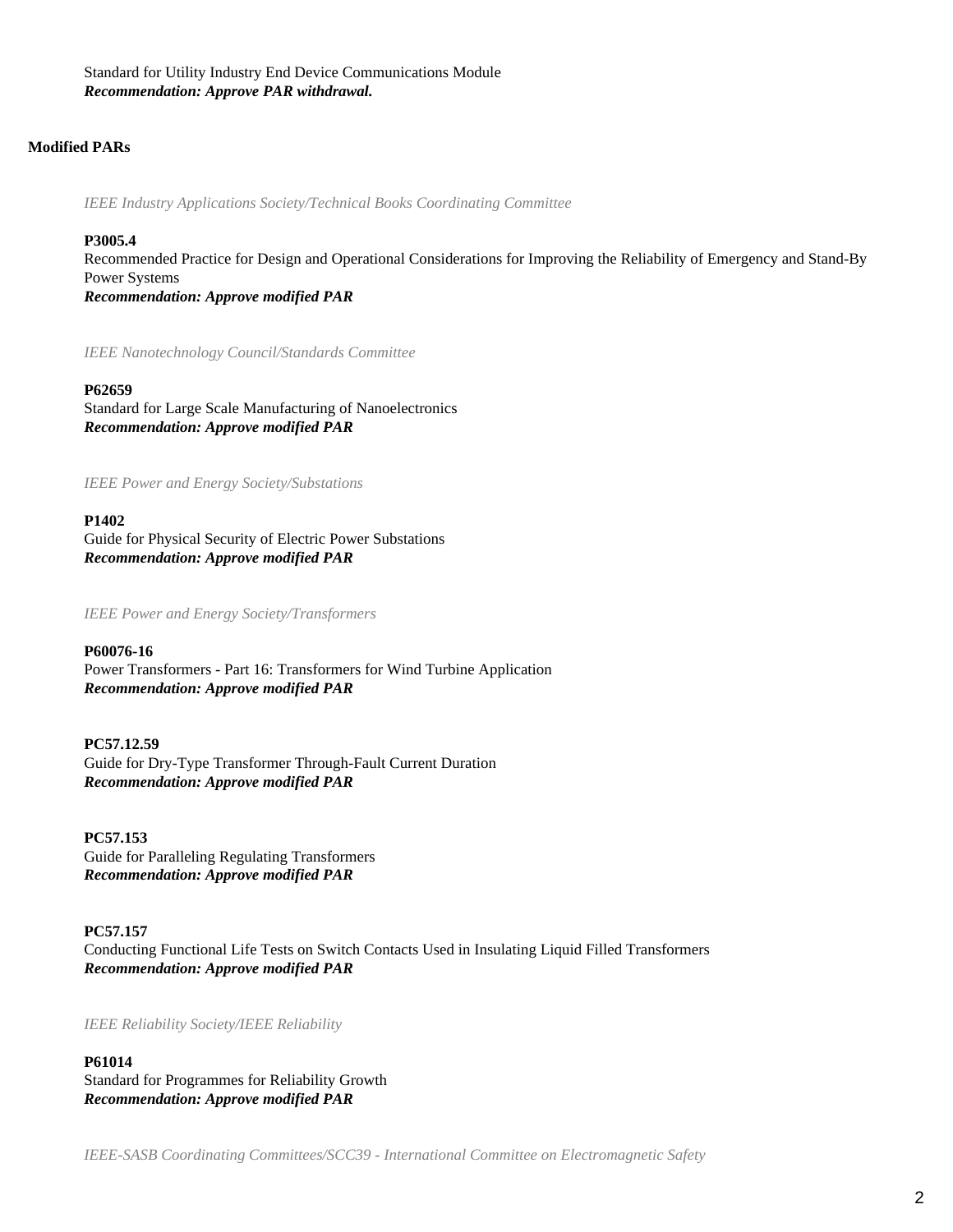# **P62704-3**

Determining the Peak Spatial-Average Specific Absorption Rate (SAR) in the Human Body from Wireless Communications Devices, 30 MHz - 6 GHz Part 3: Specific Requirements for using the Finite Difference Time Domain (FDTD) Method for SAR Calculations of Mobile Phones *Recommendation: Approve modified PAR*

# **Extension Requests**

*IEEE Computer Society/Information Assurance*

#### **P1667**

Standard for Discovery, Authentication, and Authorization in Host Attachments of Storage Devices *Recommendation: Approve request for an extension until December 2015*

*IEEE Computer Society/Learning Technology*

# **P1484.13.6**

Recommended Practice for Learning Technology - Open Archives Initiative Object Reuse and Exchange Abstract Model (OAI-ORE) - Mapping to the Conceptual Model for Resource Aggregation *Recommendation: Approve request for an extension until December 2015*

*IEEE Computer Society/Software & Systems Engineering Standards Committee*

#### **P1062**

Recommended Practice for Software Acquisition *Recommendation: Approve request for an extension until December 2015*

*IEEE Computer Society/Simulation Interoperability Stds Organization/Stds Activities Committee*

#### **P1278.2**

Standard for Distributed Interactive Simulation (DIS) - Communication Services and Profiles *Recommendation: Approve request for an extension until December 2015*

*IEEE Computer Society/Test Technology*

#### **P1804**

Standard for Fault Accounting and Coverage Reporting to Digital Modules (FACR) *Recommendation: Approve request for an extension until December 2015*

*IEEE Engineering in Medicine and Biology Society/IEEE 11073TM Standards Committee*

# **P11073-10101**

Standard for ISO/11073-10101:2004, Health Informatics - Point-of-Care Medical Device Communication - Nomenclature *Recommendation: Approve request for an extension until December 2016*

#### **P11073-10419**

Standard for Health Informatics - Personal Health Device Communication - Device Specialization - Insulin Pump *Recommendation: Approve request for an extension until December 2015*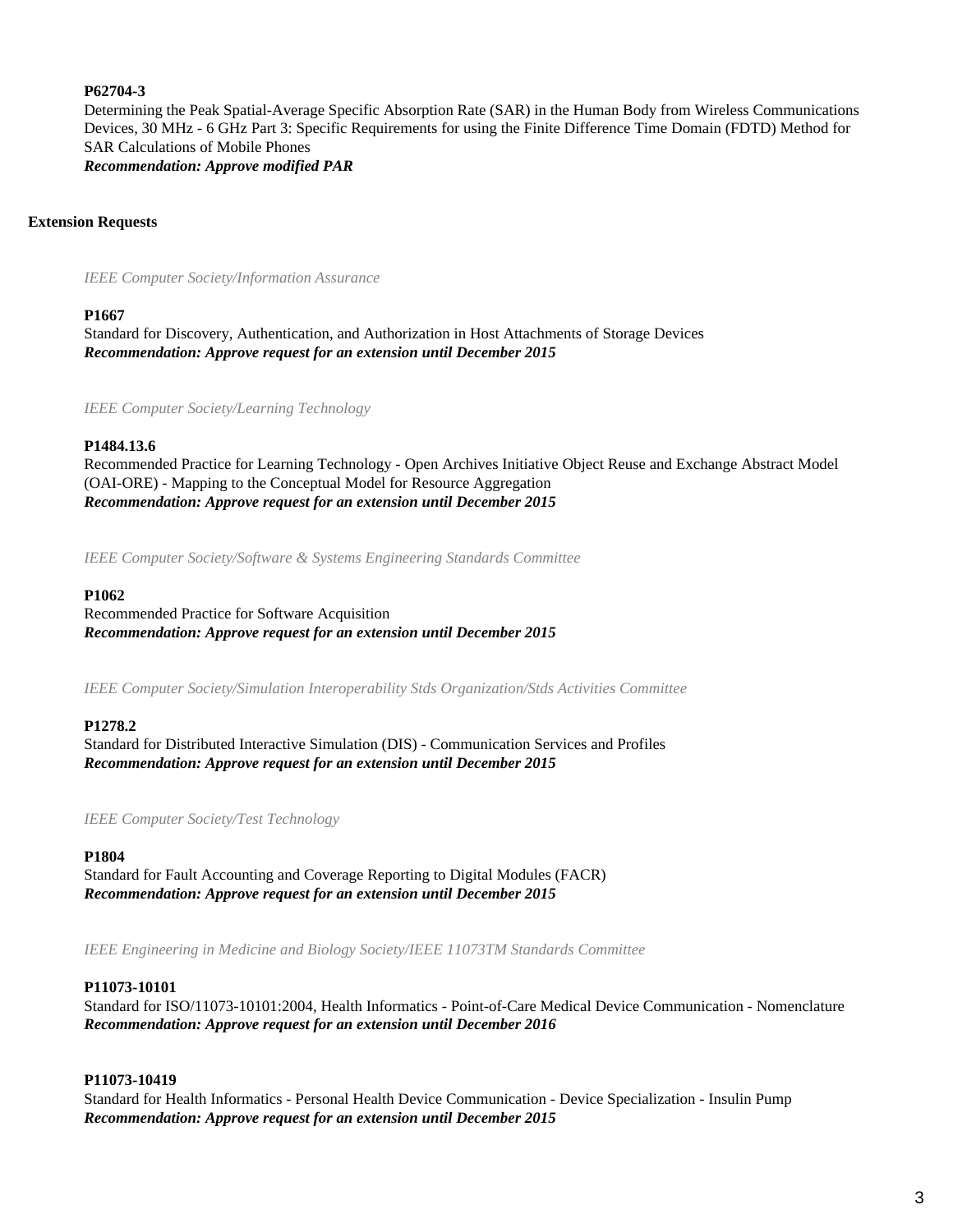**P11073-20101** Standard for ISO/11073-20101:2004, Health Informatics - Point-of-Care Medical Device Communication - Application Profile - Base Standard *Recommendation: Approve request for an extension until December 2016*

*IEEE Industry Applications Society/Petroleum & Chemical Industry*

# **P45.3**

Recommended Practice for Shipboard Electrical Installations - Systems Engineering *Recommendation: Approve request for an extension until December 2015*

# **P45.4**

Recommended Practice for Electrical Installations on Shipboard - Marine Sectors and Mission Systems *Recommendation: Defer until January 2015 Continuous Process teleconference*

# **P45.6**

Recommended Practice for Electrical Installations on Shipboard - Electrical Testing *Recommendation: Approve request for an extension until December 2016*

# **P1242**

Guide for Specifying and Selecting Power, Control, and Special-Purpose Cable for Petroleum and Chemical Plants *Recommendation: Approve request for an extension until December 2016*

#### **P60079-30-1**

Explosive Atmospheres - Part 30-1: Electrical Resistance Trace Heating - General and Testing Requirements *Recommendation: Approve request for an extension until December 2016*

#### **P60079-30-2**

Explosive Atmospheres - Part 30-2: Electrical Resistance Trace Heating - Application Guide for Design, Installation, and Maintenance *Recommendation: Approve request for an extension until December 2016*

*IEEE Industry Applications Society/Technical Books Coordinating Committee*

#### **P3002.2**

Recommended Practice for Conducting Load-Flow Studies of Industrial and Commercial Power Systems *Recommendation: Approve request for an extension until December 2015*

#### **P3002.3**

Recommended Practice for Conducting Short-Circuit Studies of Industrial and Commercial Power Systems *Recommendation: Approve request for an extension until December 2015*

# **P3002.7**

Recommended Practice for Conducting Motor-Starting Studies in Industrial and Commercial Power Systems *Recommendation: Approve request for an extension until December 2015*

#### **P3002.8**

Recommended Practice for Conducting Harmonic-Analysis Studies of Industrial and Commercial Power Systems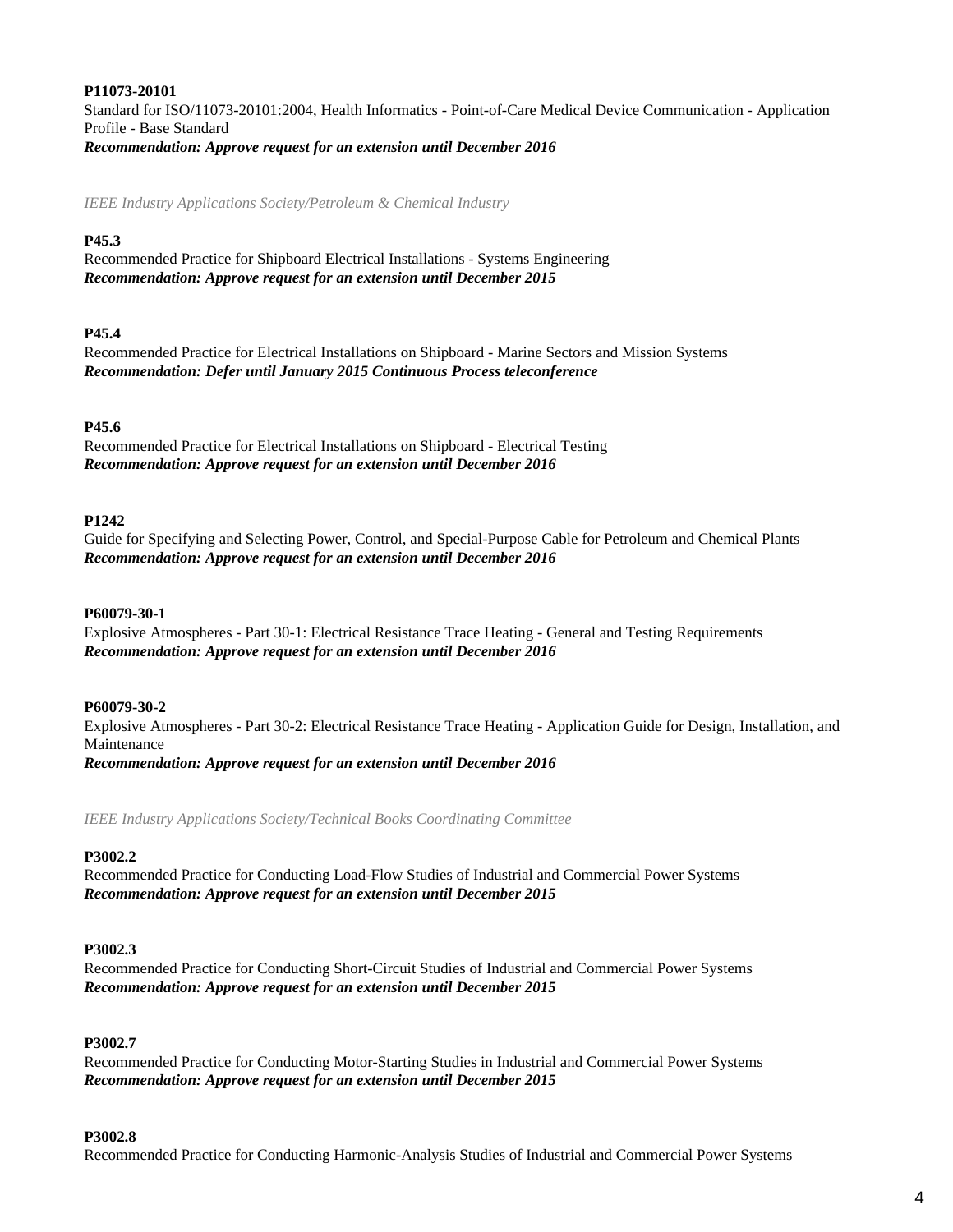# **P3002.9**

Recommended Practice for Conducting Switching-Transient Studies of Industrial and Commercial Power Systems *Recommendation: Disapprove request for an extension*

# **P3003.1**

Recommended Practice for the System Grounding of Industrial and Commercial Power Systems *Recommendation: Approve request for an extension until December 2016*

# **P3004.3**

Recommended Practice for the Application of Low-Voltage Fuses in Industrial and Commercial Power Systems *Recommendation: Approve request for an extension until December 2016*

# **P3004.8**

Recommended Practice for Motor Protection in Industrial and Commercial Power Systems *Recommendation: Approve request for an extension until December 2016*

# **P3004.10**

Recommended Practice for Generator Protection in Industrial and Commercial Power Systems *Recommendation: Approve request for an extension until December 2016*

# **P3004.11**

Recommended Practice for Bus and Switchgear Protection in Industrial and Commercial Power Systems *Recommendation: Approve request for an extension until December 2016*

# **P3005.4**

Recommended Practice for Improving the Reliability of Emergency and Stand-By Power Systems *Recommendation: Defer until January 2015 Continuous Process teleconference*

# **P3005.7**

Recommended Practice for the Application of Metering for Energy Management of Industrial and Commercial Power Systems *Recommendation: Defer until January 2015 Continuous Process teleconference*

# **P3006.8**

Recommended Practice for Analyzing Reliability Data for Equipment Used in Industrial and Commercial Power Systems *Recommendation: Approve request for an extension until December 2016*

*IEEE Instrumentation and Measurement Society/TC4 - High Frequency Measurement*

# **P378**

Recommended Practice for Scattering Parameter Measurements and Uncertainty Analysis Using Network Analyzers *Recommendation: Approve request for an extension until December 2016*

*IEEE Instrumentation and Measurement Society/TC9 - Sensor Technology*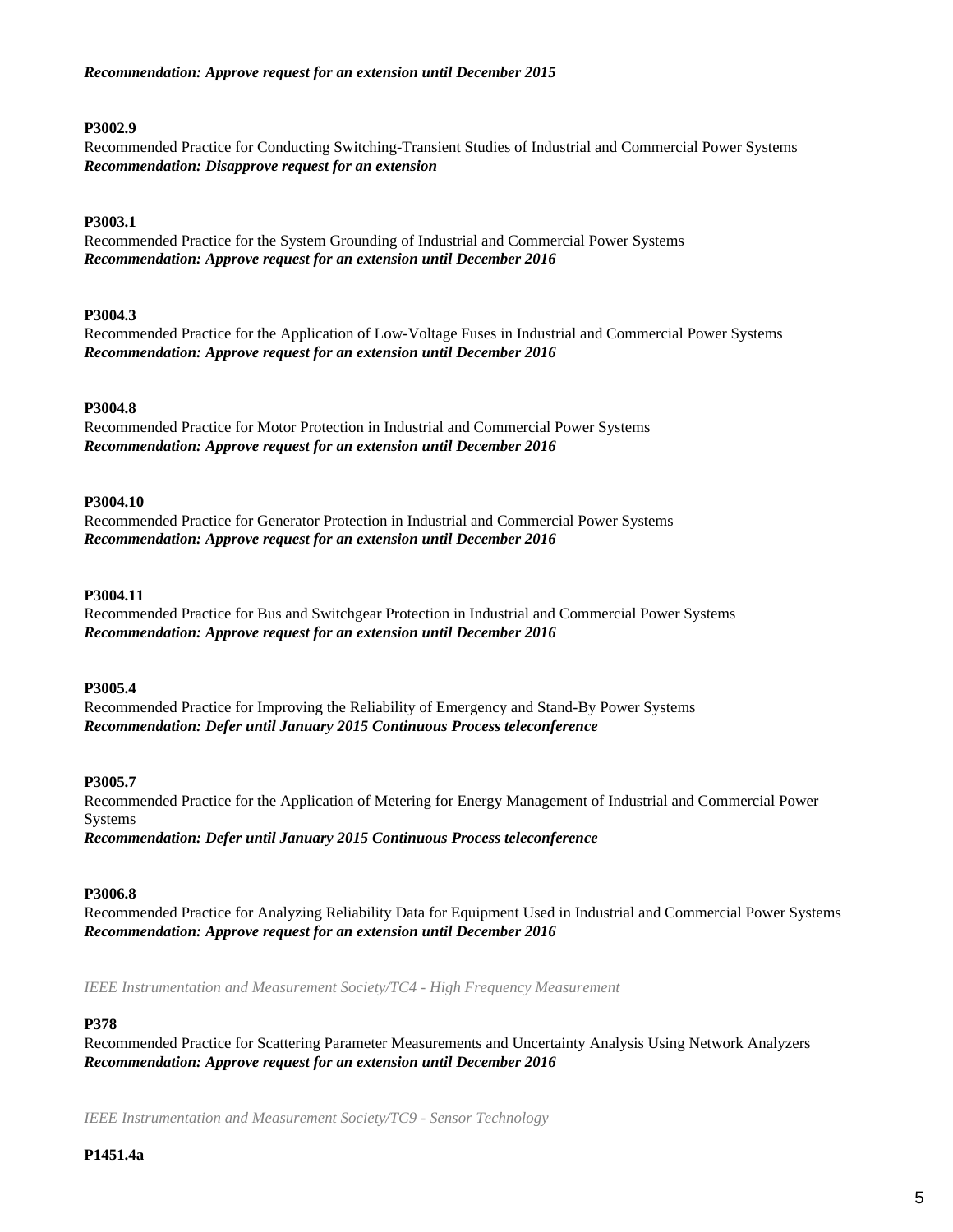IEEE Standard for A Smart Transducer Interface for Sensors and Actuators - Mixed-Mode Communication Protocols and Transducer Electronic Data Sheet (TEDS) Formats - Amendment *Recommendation: Approve request for an extension until December 2016*

*IEEE Power and Energy Society/Energy Development & Power Generation*

## **P810**

Standard for Hydraulic Turbine and Generator Shaft Couplings and Shaft Runout Tolerances *Recommendation: Approve request for an extension until December 2015*

*IEEE Power and Energy Society/Electric Machinery*

# **P112**

Standard Test Procedure for Polyphase Induction Motors and Generators *Recommendation: Approve request for an extension until December 2015*

# **P117**

Standard Test Procedure for Thermal Evaluation of Systems of Insulating Materials for Random-Wound AC Electric Machinery *Recommendation: Approve request for an extension until December 2015*

#### *IEEE Power and Energy Society/Insulated Conductors*

#### **P400.4**

Guide for Field-Testing of Shielded Power Cable Systems Rated 5 kV and Above with Damped Alternating Current Voltage (DAC) *Recommendation: Approve request for an extension until December 2016*

#### **P442**

Guide for Soil Thermal Resistivity Measurement *Recommendation: Approve request for an extension until December 2016*

*IEEE Power and Energy Society/Nuclear Power Engineering*

#### **P1290**

Guide for Motor Operated Valve (MOV) Motor Application, Protection, Control, and Testing in Nuclear Power Generating Stations *Recommendation: Approve request for an extension until December 2015*

*IEEE Power and Energy Society/Power System Relaying*

# **PC37.241**

Guide for Application of Optical Instrument Transformers for Protective Relaying *Recommendation: Approve request for an extension until December 2016*

# **PC37.243**

Guide for Application of Digital Line Current Differential Relays Using Digital Communication *Recommendation: Approve request for an extension until December 2016*

*IEEE Power and Energy Society/Surge Protective Devices/High Voltage*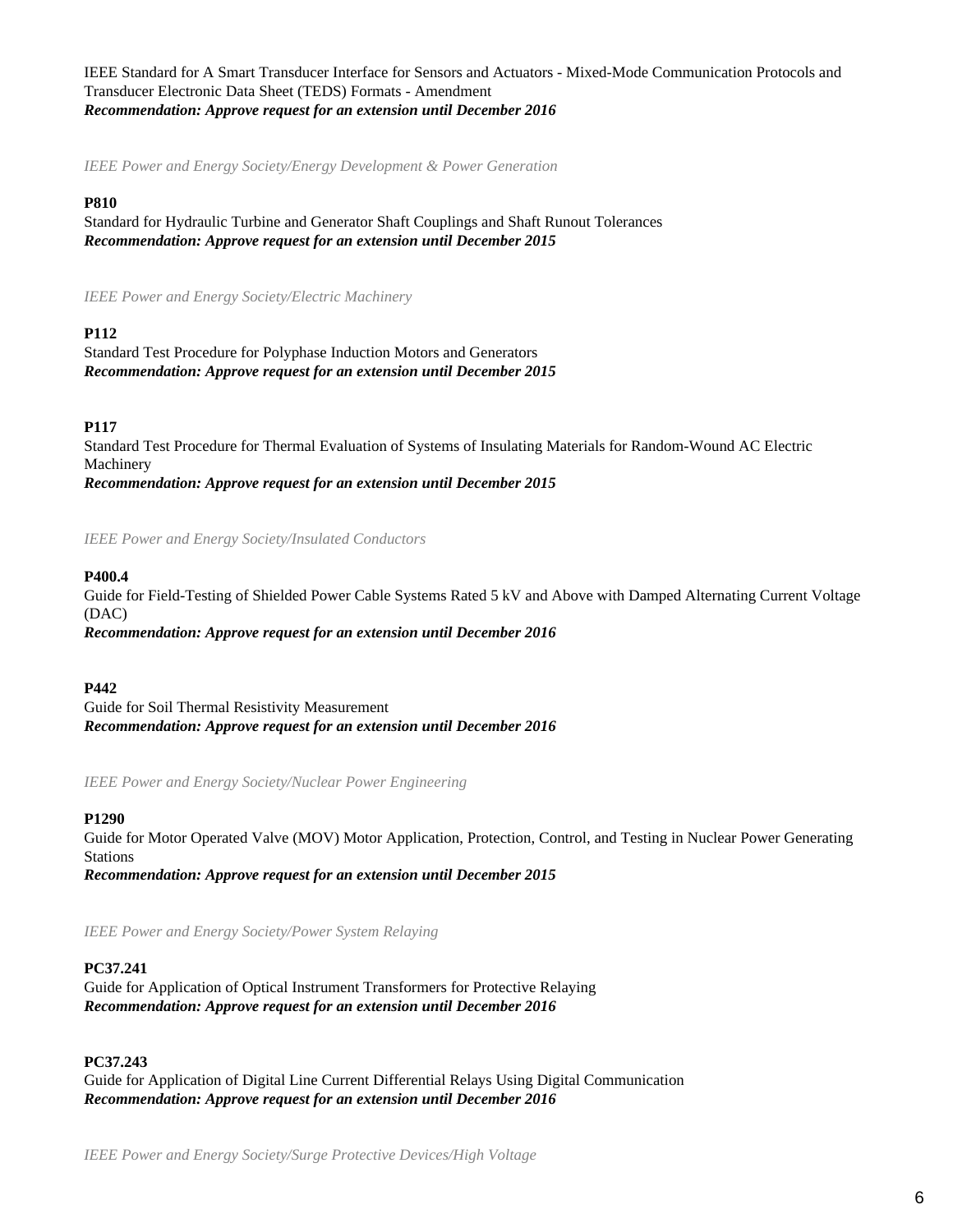# **PC62.82.2** Guide for the Application of Insulation Coordination *Recommendation: Approve request for an extension until December 2016*

*IEEE Power and Energy Society/Surge Protective Devices/Low Voltage*

# **PC62.34**

Standard for Test Methods and Performance of Low-Voltage (1000 V rms or less) Surge Protective Devices Used on Secondary Distribution Systems (Between the Transformer Low-Voltage Terminals and the Line Side of the Service Entrance Equipment)

*Recommendation: Approve request for an extension until December 2016*

# **PC62.44**

Guide for the Application of Low-Voltage (1000 Volts rms or Less) Surge Protective Devices Used on Secondary Distribution Systems (Between the Transformer Low-Voltage Terminals and the Line Side of the Service Entrance Panel) *Recommendation: Approve request for an extension until December 2016*

*IEEE Power and Energy Society/Substations*

# **P1267**

Guide for Development of Specification for Turnkey Substation Projects *Recommendation: Approve request for an extension until December 2016*

# **P1402**

Standard for Physical Security of Electric Power Substations *Recommendation: Approve request for an extension until December 2017*

# **P1527**

Recommended Practice for the Design of Buswork Located in Seismically Active Areas *Recommendation: Approve request for an extension until December 2016*

# **P1821**

Guide for Usage of Design Tools for Power Electronic Building Blocks (PEBB) and PEBB Based Systems *Recommendation: Defer until January 2015 Continuous Process teleconference*

# **PC37.122.4**

Application and User Guide for Gas-Insulated Transmission Lines (GIL), Rated 72.5 kV and Above *Recommendation: Approve request for an extension until December 2015*

# **PC37.123**

Guide for Specifications for High Voltage Gas-Insulated Substations Rated 52 kV and Above *Recommendation: Approve request for an extension until December 2015*

*IEEE Power and Energy Society/Switchgear*

# **P62271-37-013**

High-Voltage Switchgear and Controlgear - Part 37-013: Alternating-Current Generator Circuit-Breakers *Recommendation: Approve request for an extension until December 2015*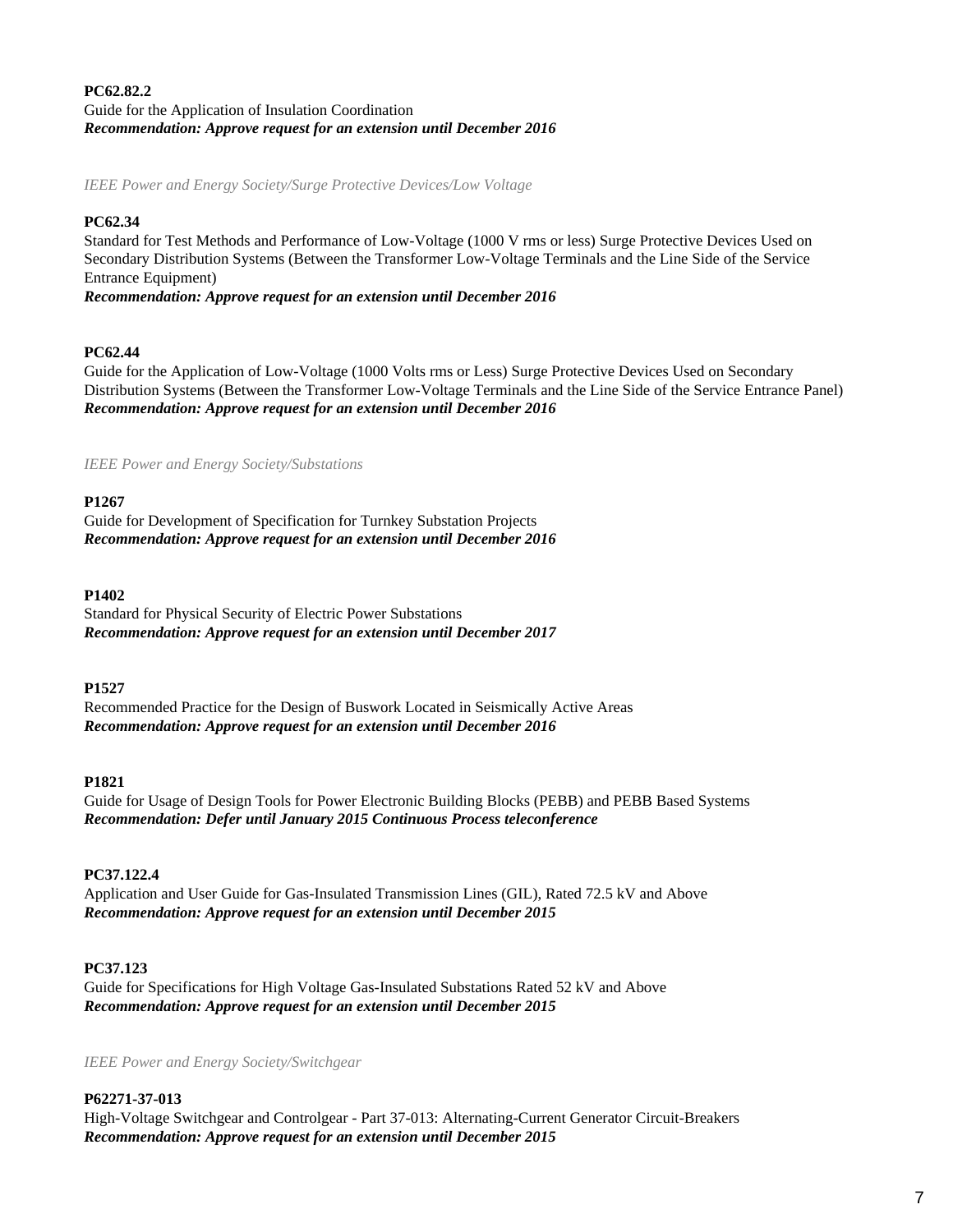**PC37.20.2** Standard for Metal-Clad Switchgear *Recommendation: Approve request for an extension until December 2015*

# **PC37.66**

Standard Requirements for Capacitor Switches for AC Systems (1 kV to 38 kV) *Recommendation: Approve request for an extension until December 2016*

# **PC37.100.2**

Standard for Common Requirements for Testing of AC Capacitance Current Switching Devices Over 1000 V *Recommendation: Approve request for an extension until December 2016*

*IEEE Power and Energy Society/Transmission and Distribution*

#### **P430**

Standard Procedures for the Measurement of Radio Noise from Overhead Power Lines and Substations *Recommendation: Approve request for an extension until December 2016*

#### **P1048**

Guide for Protective Grounding of Power Lines *Recommendation: Defer until January 2015 Continuous Process teleconference*

#### **P1829**

Guide for Conducting Corona Tests on Hardware for Overhead Transmission Lines and Substations *Recommendation: Approve request for an extension until December 2016*

*IEEE Power and Energy Society/Transformers*

#### **PC57.13**

Standard Requirements for Instrument Transformers *Recommendation: Approve request for an extension until December 2016*

# **PC57.13.7**

Standard for Current Transformers with a Maximum mA Secondary Current of 250 mA *Recommendation: Approve request for an extension until December 2016 - note: additional year per NesCom*

#### **PC57.104**

Guide for the Interpretation of Gases Generated in Oil-Immersed Transformers *Recommendation: Approve request for an extension until December 2017*

#### **PC57.153**

Guide for Paralleling Regulating Transformers *Recommendation: Approve request for an extension until December 2015*

*IEEE Power Electronics Society/Standards Committee*

#### **P1789**

Recommended Practices of Modulating Current in High Brightness LEDs for Mitigating Health Risks to Viewers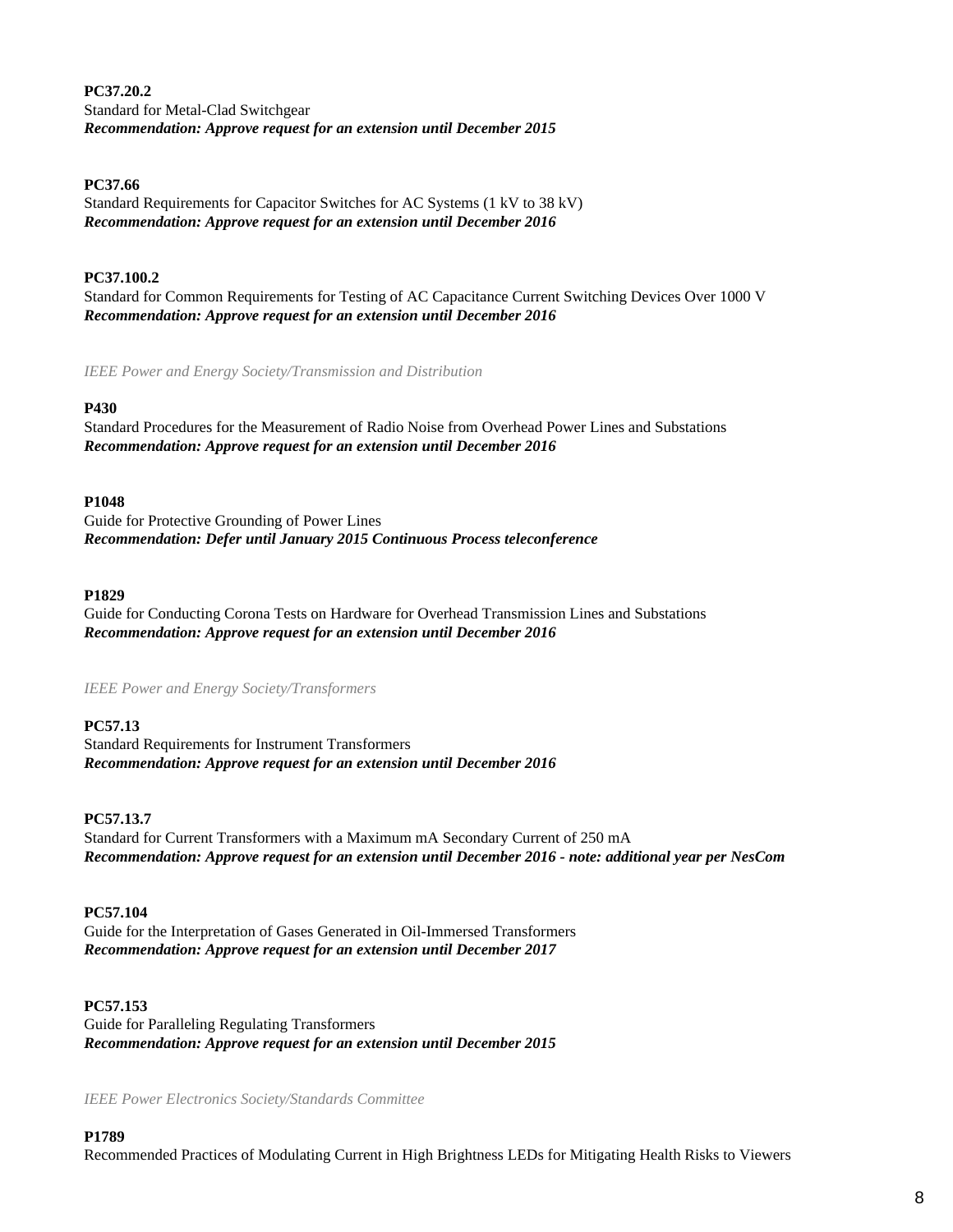# *Recommendation: Approve request for an extension until December 2015*

*IEEE-SASB Coordinating Committees/SCC20 - Test and Diagnosis for Electronic Systems*

# **P1671.5**

Standard for Automatic Test Markup Language (ATML) Test Adaptor Description *Recommendation: Approve request for an extension until December 2015*

# **P1671.6**

Standard for Automatic Test Markup Language (ATML) Test Station Description *Recommendation: Approve request for an extension until December 2015*

*IEEE-SASB Coordinating Committees/SCC21 - Fuel Cells, Photovoltaics, Dispersed Generation, and Energy Storage*

# **P1547.8**

Recommended Practice for Establishing Methods and Procedures that Provide Supplemental Support for Implementation Strategies for Expanded Use of IEEE Standard 1547 *Recommendation: Approve request for an extension until December 2015*

#### **P2030.2**

Guide for the Interoperability of Energy Storage Systems Integrated with the Electric Power Infrastructure *Recommendation: Approve request for an extension until December 2015*

*IEEE-SASB Coordinating Committees/SCC39 - International Committee on Electromagnetic Safety*

#### **PC95.1**

Standard for Safety Levels with Respect to Human Exposure to Electric, Magnetic and Electromagnetic Fields, 0 Hz to 300 GHz

*Recommendation: Approve request for an extension until December 2016*

# **New PARs**

*IEEE Computer Society/Design Automation*

#### **P1800.2**

Standard for Universal Verification Methodology Language Reference Manual *Recommendation: Approve new PAR until December 2018*

*IEEE Computer Society/LAN/MAN Standards Committee*

# **P802.1AS-2011/Cor 2**

Standard for Local and Metropolitan Area Networks - Timing and Synchronization for Time-Sensitive Applications in Bridged Local Area Networks - Corrigendum 2: Technical and Editorial Corrections *Recommendation: Approve new PAR until December 2018*

#### **P802.3bv**

Standard for Ethernet Amendment: Physical Layer Specifications and Management Parameters for 1000 Mb/s Operation Over Plastic Optical Fiber *Recommendation: Approve new PAR until December 2018*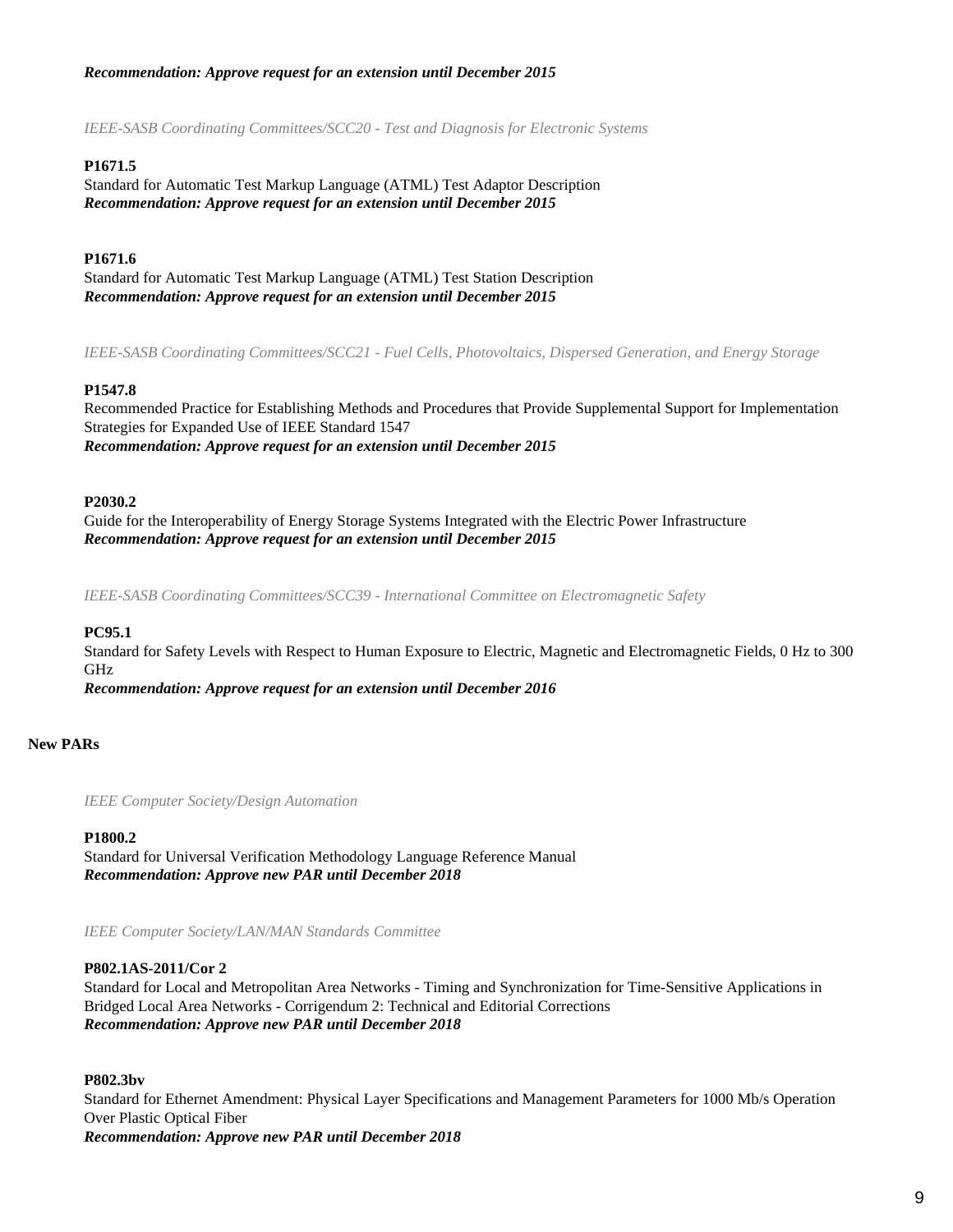**P802.3by** Standard for Ethernet Amendment: Media Access Control Parameters, Physical Layers and Management Parameters for 25 Gb/s Operation *Recommendation: Approve new PAR until December 2018*

*IEEE Computer Society/Microprocessor Standards Committee*

# **P1363.3-2013/Cor 1**

Standard for Identity-Based Cryptographic Techniques Using Pairings - Corrigendum 1: Corrections to Citations *Recommendation: Approve new PAR until December 2018*

*IEEE Computer Society/Software & Systems Engineering Standards Committee*

#### **P15026-3**

Adoption of Systems and software engineering --Systems and software assurance -- Part 3: Systems integrity levels *Recommendation: Approve new PAR until December 2018*

*IEEE Computer Society/Standards Activities Board*

#### **P1680.6**

Standard for Environmental Assessment of Complex Set Top Boxes *Recommendation: Approve new PAR until December 2018*

**P1857.7** Standard for Adaptive Streaming *Recommendation: Approve new PAR until December 2018*

*IEEE Communications Society/Standards Development Board*

#### **P1904.3**

Standard for Radio Over Ethernet Encapsulations and Mappings *Recommendation: Approve new PAR until December 2018*

**P1911.1** HDBaseT Specification Version 1.1.0 *Recommendation: Approve new PAR until December 2018*

**P1911.2** HDBaseT Specification Version 2.0 *Recommendation: Approve new PAR until December 2018*

**P1911.3** Standard for HDBaseT 5Play *Recommendation: Approve new PAR until December 2018*

*IEEE Engineering in Medicine and Biology Society/IEEE 11073TM Standards Committee*

# **P11073-10702** Standard for Domain Information & Service Model for Service-Oriented Point-of-Care Medical Device Communication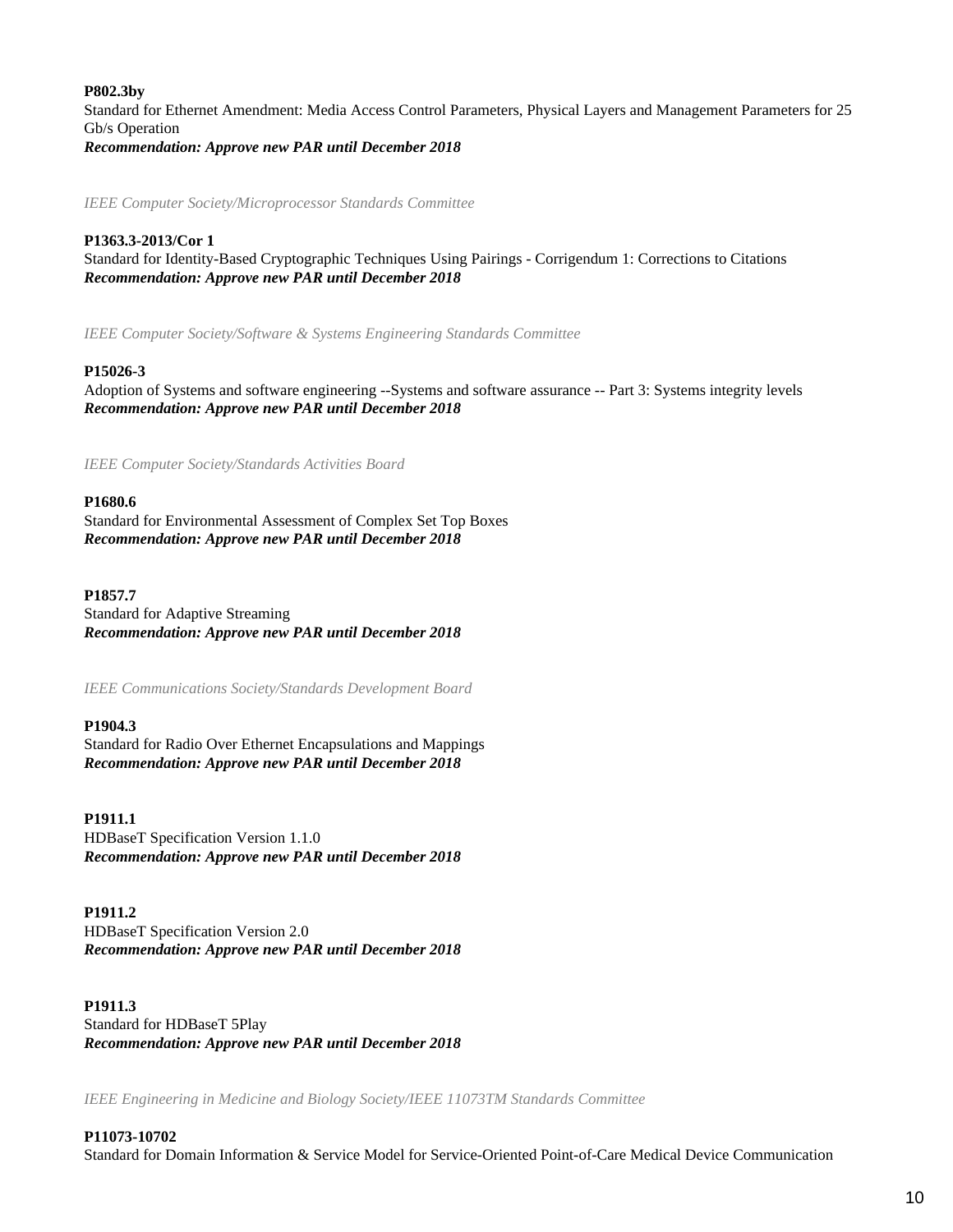# *Recommendation: Approve new PAR until December 2018*

**P11073-20601-2014/Cor 1** Health Informatics - Personal Health Device Communication - Part 20601: Application Profile- Optimized Exchange Protocol - Corrigendum 1 *Recommendation: Approve new PAR until December 2018*

# **P11073-20701**

Standard for Service-Oriented Medical Device Exchange Architecture & Protocol Binding *Recommendation: Approve new PAR until December 2018*

# **P11073-20702**

Standard for Medical Devices Communication Profile for Web Services *Recommendation: Approve new PAR until December 2018*

*IEEE Engineering in Medicine and Biology Society/Standards Committee*

#### **P1847**

Recommended Practice for Common Framework of Location-Based Services (LBS) for Healthcare *Recommendation: Approve new PAR until December 2018*

*IEEE-SASB Coordinating Committees/SCC20 - Test and Diagnosis for Electronic Systems*

# **P1514**

Recommended Practice for the Design and Integration of Fixtures Applied to Generic Test Interfaces of Automatic Test Systems

*Recommendation: Approve new PAR until December 2018*

*IEEE Vehicular Technology Society/Rail Transportation Standards Committee*

#### **P1653.5**

Recommended Practice for Controlled Rectifiers for Traction Power Substation Applications *Recommendation: Defer until January 2015 Continuous Process teleconference*

# **PARs for the Revision of Standards**

*IEEE Computer Society/LAN/MAN Standards Committee*

# **P802.1AB**

Standard for Local and Metropolitan Area Networks - Station and Media Access Control Connectivity Discovery *Recommendation: Approve PAR for the revision of a standard until December 2018*

# **P802.15.7**

Standard for Short-Range Wireless Optical Communication *Recommendation: Approve PAR for the revision of a standard until December 2018*

*IEEE Engineering in Medicine and Biology Society/IEEE 11073TM Standards Committee*

# **P11073-10417**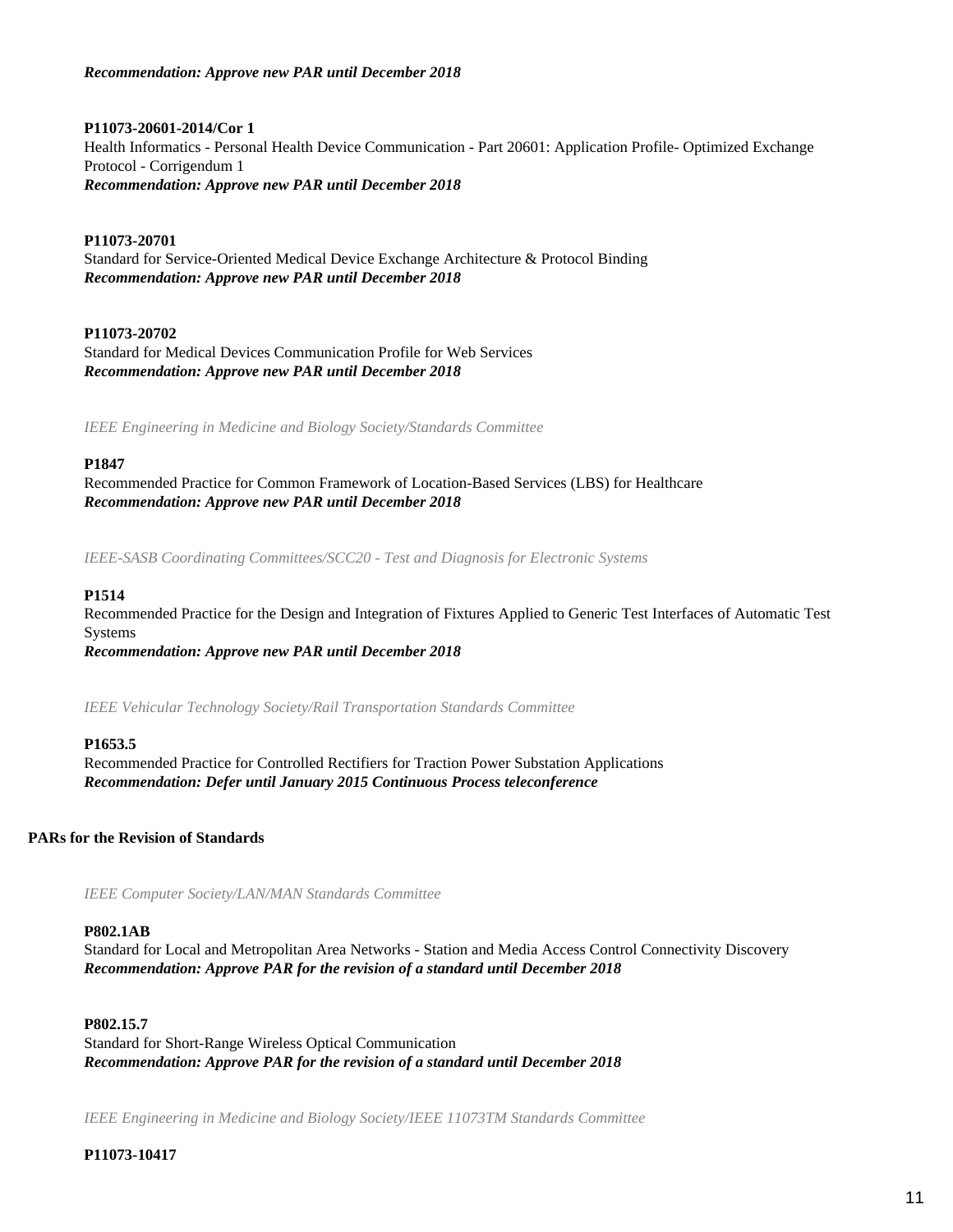Health Informatics - Personal Health Device Communication Part 10417: Device Specialization -Glucose Meter *Recommendation: Approve PAR for the revision of a standard until December 2018*

*IEEE Power and Energy Society/Insulated Conductors*

# **P1202**

Standard for Testing Flame-Propagation and Smoke Generation of Cable or Splices/Connectors *Recommendation: Approve PAR for the revision of a standard until December 2018*

*IEEE Power and Energy Society/Substations*

# **P1613.1**

Standard Environmental and Electromagnetic Compatibility (EMC) Testing Requirements for Intelligent Electronic Devices (IEDs) Installed in Transmission and Distribution Facilities *Recommendation: Conditionally approve PAR for the revision of a standard until December 2018; contingent upon staff making one minor edit to the PAR to spell out IED in the scope.*

# **PC37.2**

Standard Electrical Power System Device Function Numbers, Acronyms, and Contact Designations *Recommendation: Approve PAR for the revision of a standard until December 2018*

*IEEE Power and Energy Society/Switchgear*

# **PC37.12**

Guide for Specifications of High-Voltage Circuit Breakers (Over 1000 Volts) *Recommendation: Approve PAR for the revision of a standard until December 2018*

# **PC37.13.1**

Standard for Definite-Purpose Switching Devices for Use in Metal-Enclosed Low-Voltage (1000 Vac and Below) Power Circuit Breaker Switchgear *Recommendation: Approve PAR for the revision of a standard until December 2018*

*IEEE Power and Energy Society/Transformers*

#### **PC57.129**

Converter Transformers for HVDC Applications *Recommendation: Approve PAR for the revision of a standard until December 2018*

*IEEE-SASB Coordinating Committees/SCC21 - Fuel Cells, Photovoltaics, Dispersed Generation, and Energy Storage*

# **P1547.1**

Standard Conformance Test Procedures for Equipment Interconnecting Distributed Energy Resources with Electric Power Systems and Associated Interfaces *Recommendation: Approve PAR for the revision of a standard until December 2018*

*IEEE Vehicular Technology Society/Intelligent Transportation Systems*

# **P1609.2**

Standard for Wireless Access in Vehicular Environments - Security Services for Applications and Management Messages *Recommendation: Approve PAR for the revision of a standard until December 2018*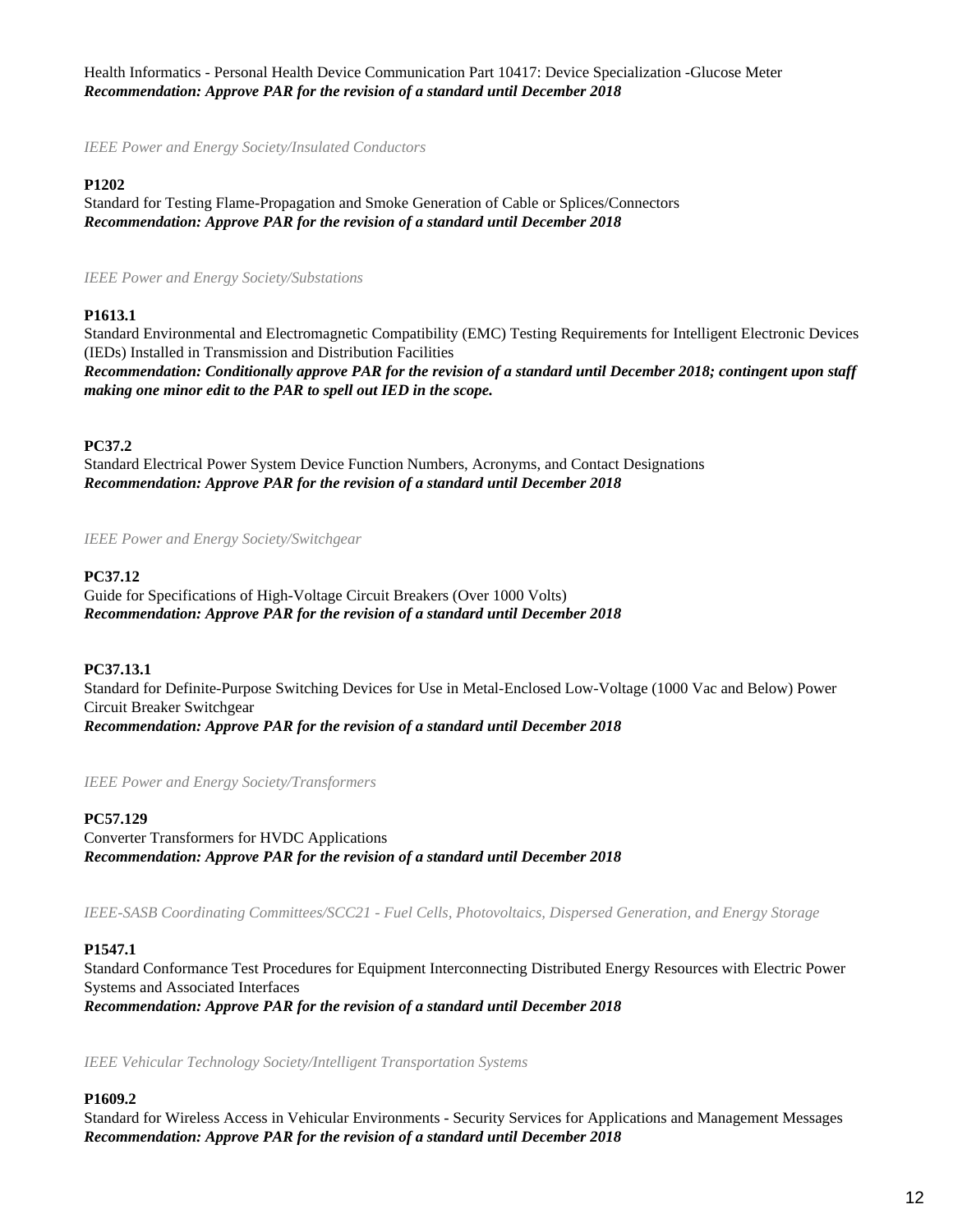# **P1609.3**

Standard for Wireless Access in Vehicular Environments (WAVE) - Networking Services *Recommendation: Approve PAR for the revision of a standard until December 2018*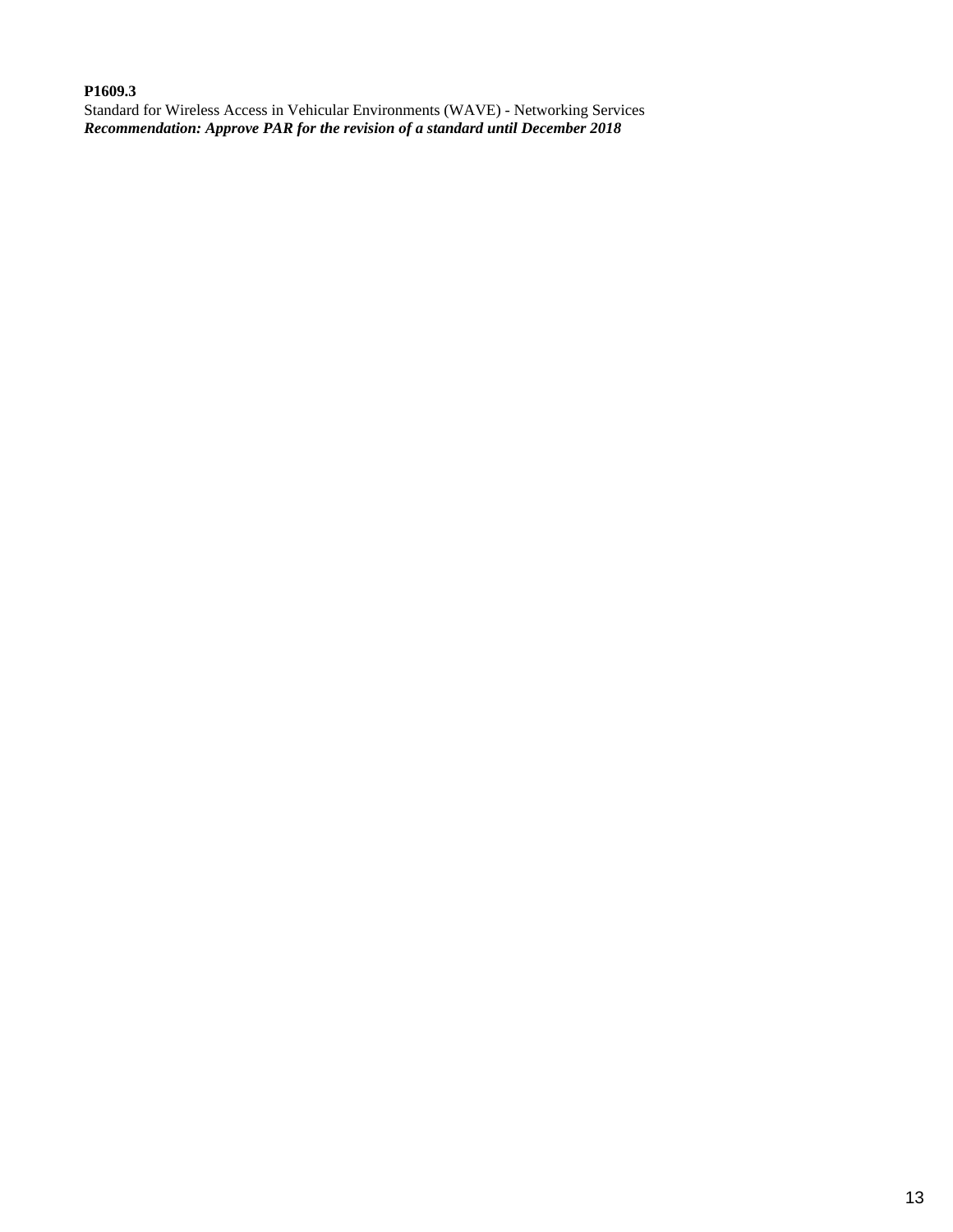PARS FOR ADMINISTRATIVE WITHDRAWAL – DECEMBER 2014

**P1817** (C/MSC) Standard for Consumer-Ownable Digital Personal Property (New PAR)

**P1828** (C/S2ESC) Standard for Systems with Virtual Components (New PAR)

**P1680.5** (C/SAB) Standard for Environmental Assessment of Mobile Devices (New PAR)

# **P1149.1.1** (C/TT)

Standard for Test Access Port Interface for Connection to Test Data Registers

(New PAR)

# **P1820** (DEI/SC)

Guide on the Selection of Transmission and Distribution Insulators with Respect to Cold Weather Conditions (New PAR)

# **P1451.5-2007/Cor 1** (IM/ST)

IEEE Standard for a Smart Transducer Interface for Sensors and Actuator – Wireless Communication Protocols and Transducer Electronic Data Sheet (TEDS) Formats – Corrigendum 1 (New PAR)

# **P1289** (PE/NPE)

Guide for the Application of Human Factors Engineering in the Design of Computer-Based Monitoring and Control Displays for Nuclear Power Generating Stations and Other Nuclear Facilities (Revision PAR)

# **PC62.62a** (PE/SPDLV)

IEEE Standard Test Specifications for Surge Protective Devices for Low Voltage AC Power Circuits Amendment: Annex C (Informative) – Temporary Overvoltage (TOV) Test (New PAR)

**PC37.2a** (PE/SUB)